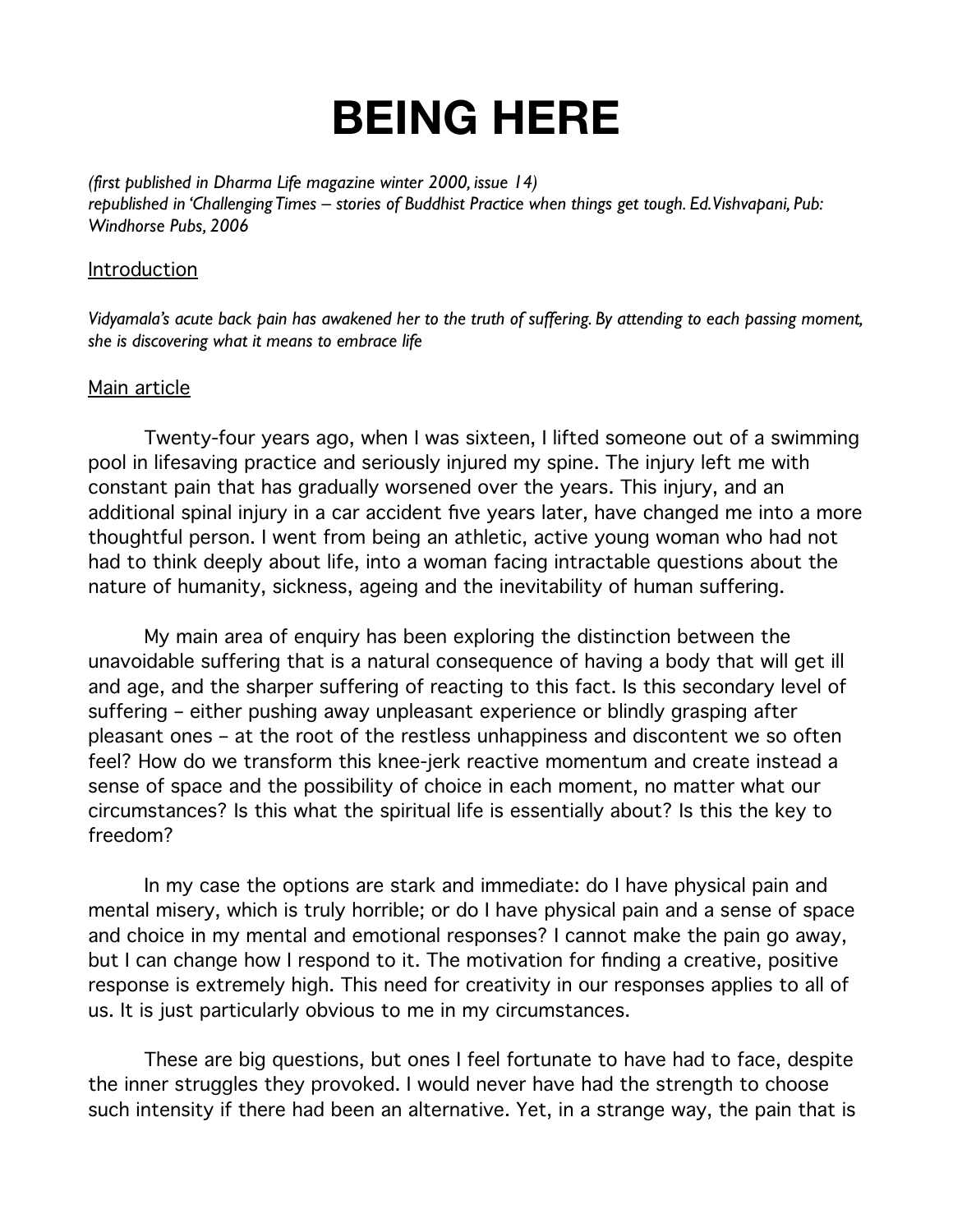so hard to live with is the very thing that drives me closer to the truth of the human condition. That is what keeps those searching questions constantly alive. Sometimes I feel impaled on these questions about the nature of life and human suffering, but the more I grapple with them – probing them, taking them deeper – the closer I am to coming to terms with life, just as it is, and finding peace and understanding.

Although I had experienced physical pain since my first injury, these deeper reflections on responses to pain didn't emerge in any conscious or urgent sense for 10 years, when I became very ill. Prior to this I had never dealt with my condition nor faced it in a mature way. I lived in an invented reality much of the time that pretended the pain wasn't real and simply blocked it out with medication and unawareness. I was able to keep this up for a decade but then, inevitably, came a time of reckoning.

I was 25 years old and in an intensive care ward with neurological complications and acute pain. I was plunged into a strange and frightening world. Perhaps the shock of what was happening shattered my defences for a time – I am not sure – but I had intense and vivid experiences that changed the course of my life. The way I perceived myself and the world suddenly altered, and I see my spiritual life, in any conscious sense, as having started at that time.

The experiences were so intense and vivid that I could not but be changed by them – and they have informed much of my questioning ever since. Of course I did not sustain the acuteness of perception that arose in that life-and-death time, but the memory of those perceptions has driven much of my subsequent practice. Since then I have been on a quest for truth, wishing to live more and more in harmony with the human condition in all its complexity.

I had four experiences in hospital. The first was when I understood for the first time the necessity of taking responsibility for myself. I was confronted with the medical reality that there was no wholly successful treatment for my condition and that at best I should think about coming to terms with it – 'management' rather than cure. It was the first time in my life that the concept of taking full and complete responsibility for myself held any weight. Until then I had indulged the fantasy that my difficulties would just go away, or I bargained, or I lived in plain, deluded denial of what I was experiencing.

It was shocking and difficult to realise 'this is it' – that my life did indeed contain physical pain and limitation when I was only 25 years old. It was extremely hard to let this fact in, but even then I knew there was something liberating in beginning to acknowledge this; and I felt galvanised to make the best of my life. Looking back I could see that in avoiding responsibility for myself I had precluded the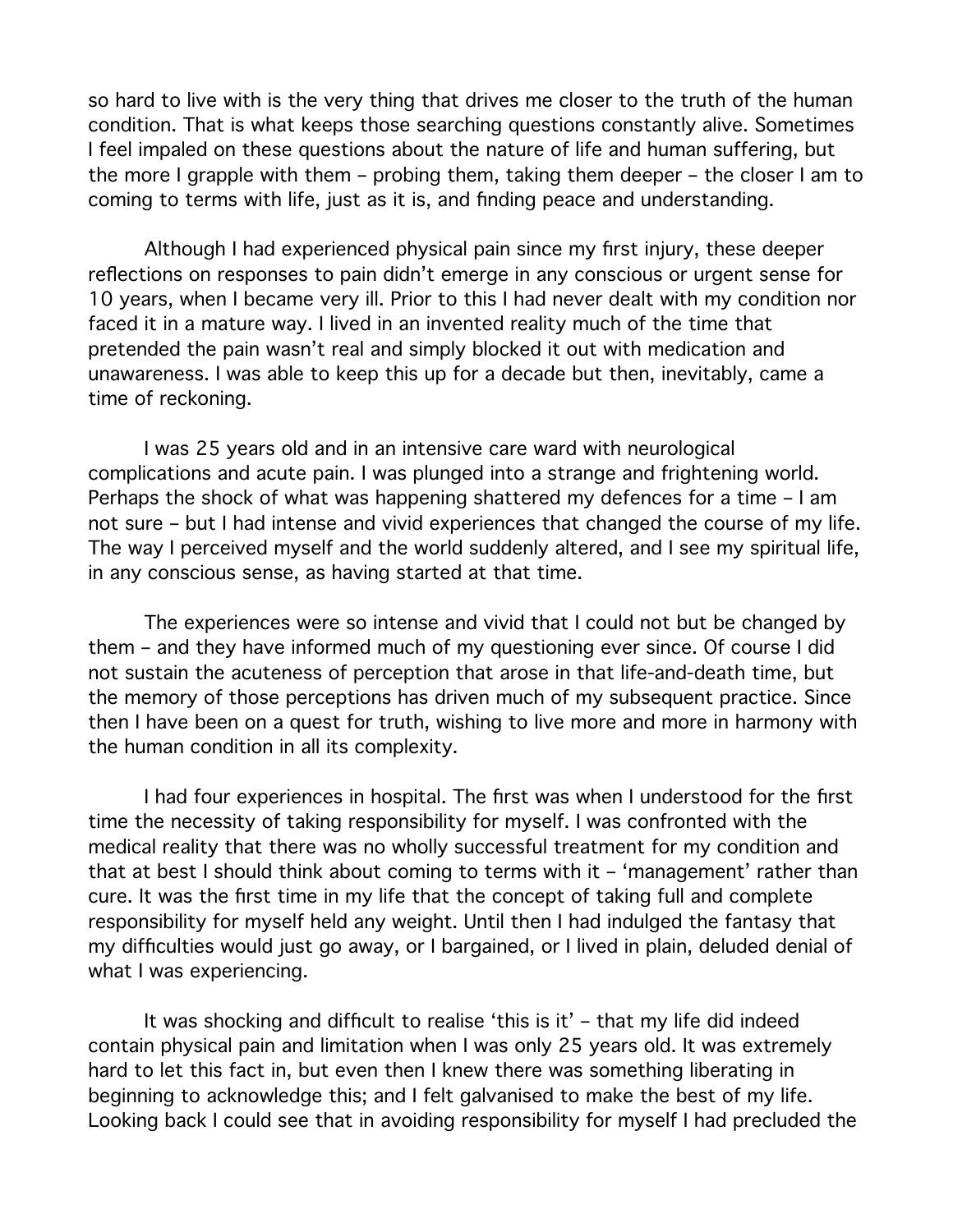possibility of improving my circumstances because I had essentially been passive. It was vital to realise this.

The result of the second experience was that I made an active decision to move towards life. I woke up one morning and felt sort of distant and thin. I felt that I could easily let go of my life if I so chose. I looked out of the window at the city of Auckland and it seemed far away and unreal. I felt gripped by a huge, existential choice. Did I want to live, and take responsibility for my life, or did I want to give up and die? I felt that if I had chosen death I really could have died. I don't know if this is actually true, but it was certainly metaphorically true. It is quite possible to be spiritually dead while physically still alive.

At this crucially important axis I made a decision to live, and my life has felt qualitatively different ever since. It is as if prior to that point I was alive because I hadn't got around to dying, but since then I have been alive because I have actively and consciously chosen to be. Some weeks later I remember driving along Ponsonby Road, a main thoroughfare in Auckland, and looking at my hands, alive and vital on the steering wheel. I became acutely aware that the next time I confronted death I might have no choice about the outcome and I realised I'd better make the most of my life now I had chosen to live it.

The third major experience occurred during one long, long night. This was when I glimpsed for the first time, with a shattering impact, the meaning of living in the present. I had had a medical test during the day that meant I had to sit upright in my bed overnight. At this stage I hadn't sat up for months because of the severity of my back pain. It seemed literally impossible and yet … I had no choice. I was between a rock and hard place.

I was in an intensive care ward, surrounded by critically ill people who were moaning and fighting death. It was like a hell realm. I had never been in this sort of situation before, so there was also the shock and bewilderment of unfamiliarity. In the midst of all this suffering, there I was, sitting up in bed, wide awake, wondering how I could possibly survive the next few hours, and willing myself just to cope.

I spent some hours on what felt like the edge of madness debating with myself whether I could get through the night – one voice saying, 'I can't do this. It is impossible. I can't last until morning. I'll go mad.' Another voice was saying, 'you have to' over and over again, for what felt an age. It was one of the most intense and demanding experiences of my life.

Then, suddenly, out of that chaos and tightness there irrupted a sense of lucidity that contained the message, again as a voice: 'You don't have to get through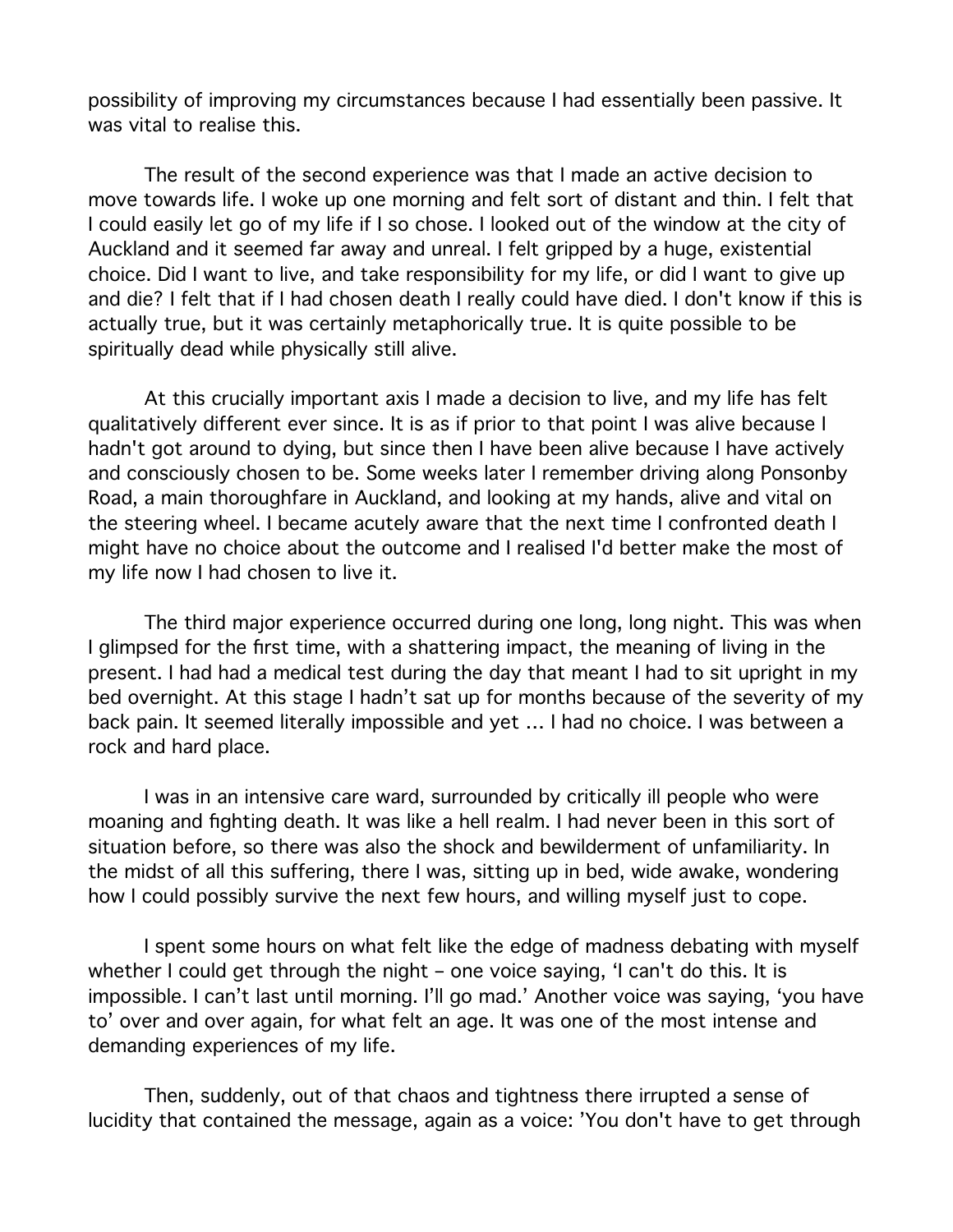till morning, you only have to get through the present moment.' Simultaneously my experience completely changed. It was like a house of cards collapsing, and all that was left was space. Suddenly the moment had changed from an agonised, desperate, contracted state to one that was soft, full, relaxed and rich – despite the physical pain.

In that second I knew I had experienced something real, reliable and trustworthy. I also intuited that I would spend the rest of my life making sense of it. It contained such questions as, 'What is time? What is space? What is the past? What is the future?' But these questions came later as I considered the experience more conceptually. In the experience itself there was just a knowledge that much of my pain and distress were caused by my reactions and fears, along with a knowledge that I could be utterly free of these things. I also saw for the first time that 'the present moment is always bearable', and this continues to sustain me all these years later.

The fourth experience occurred some days later and was the first time that I clearly understood that it is possible to be mentally creative and work consciously with the mind in order to transform one's experience and perception – even in the grip of physical pain. It occurred when the hospital chaplain, an elderly Anglican, came to my bedside to offer help and guidance. I was not a believer in any sense of the word, but none the less he gave me a tremendous gift. He took my hand and led me through a guided meditation in which I experienced peace and joy, even while in a lot of pain.

My curiosity was aroused by this initial experience of meditation, and after going home from hospital I had a very good social worker who helped me further that interest. With meditation I sensed I had been handed a key that could help me make sense of what I was dealing with. I spent a year or so lying for hours a day on my bed at home exploring my mind and its reactions and responses, while gradually physically rehabilitating myself. I attended the Auckland Buddhist Centre a couple of years later and at last found a context to make sense of what I had uncovered. This process of exploration still continues some 13 years later with the help and guidance of the philosophy and methodology the Buddha taught.

As the years go by I'm clearer about what essentially I am working on with the 'physical pain practice'. It boils down to aversion and reactivity. I experience something I dislike in the form of physical pain, so I react with aversion – sometimes grossly, sometimes more subtly. It is as simple and destructive as that, and my moment-by-moment practice consists of trying to re-train this negative attitude and instill a more positive response.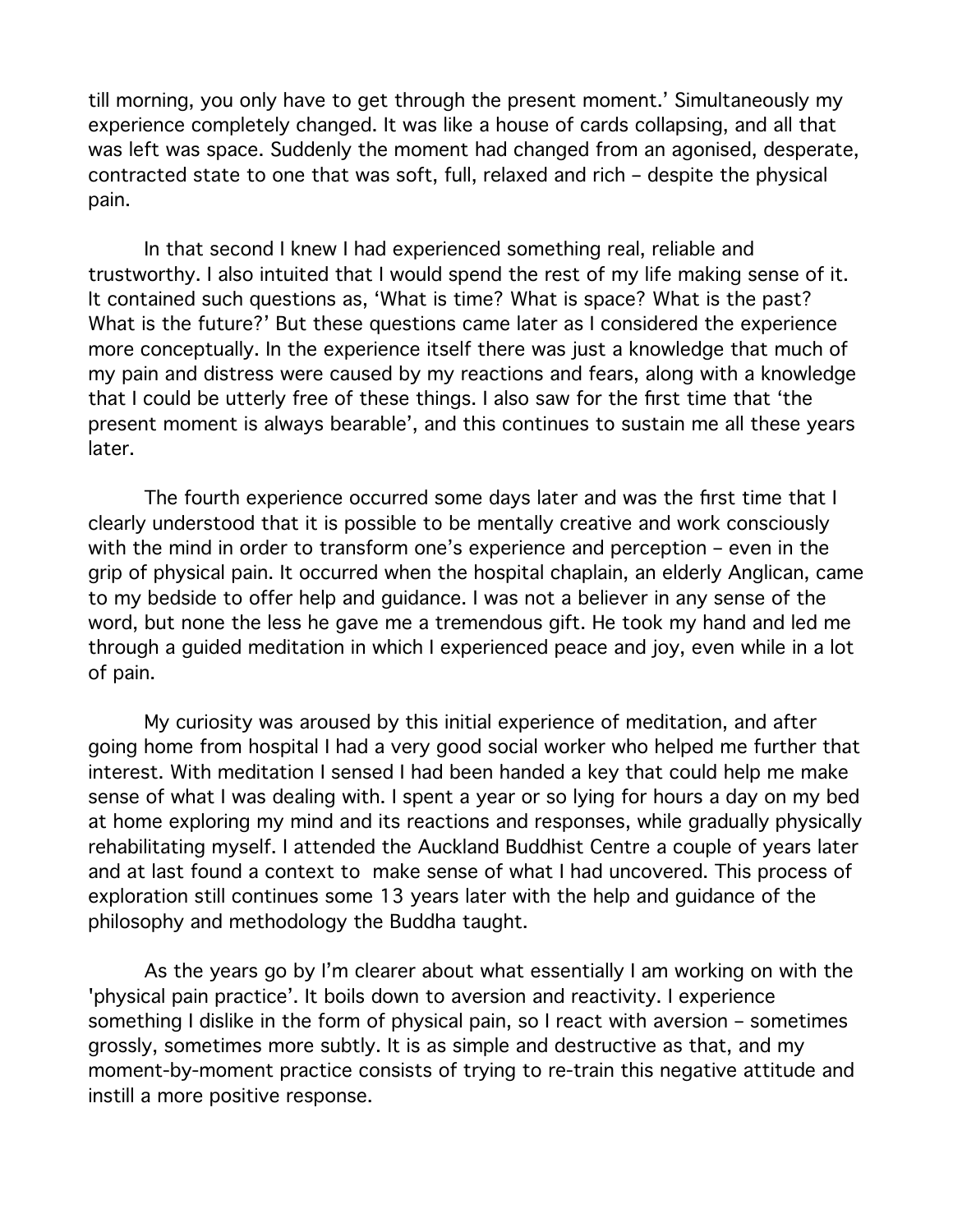This is what we are all up against in life. I happen to have back pain that makes what I am up against very obvious, but we all have aspects of our lives that we find unpleasant – from the sharp pain and bitter loss of the death of a loved one to the milder frustrations of being stuck in a traffic jam on a winter's day in a car without a heater. And we all have the basic tendency to push away what we dislike and thereby to increase the experience of tightness and restriction – pulling tighter the densely woven layers of unhappiness.

I was very fortunate to glimpse a more creative perspective in hospital all those years ago. My daily task ever since has been to transform my moment-bymoment reactions so that gradually I can cultivate a positive mental state even when my body is causing me trouble. We all have situations every day in which we can't make pain disappear, and we will have them as long as we live in this unstable world. But in this very instability we can always find freedom in our responses. We can change our experience of pain – be it mental, physical or emotional – from a 'thing' we recoil from into a dynamic and fluid experience of the rising and falling moments of sensations within a broad and gentle awareness.

Change comes slowly, imperceptibly, like building a mountain out of grains of sand. It is not easy. Sometimes I am shocked at how insistent and seemingly intractable the knee-jerk reactions are, how loud the voice in the middle of the night that says 'I don't want this.' But one thing that gives me heart is the confidence and strength that arises when I am able to meet what is happening with honesty – even if it is difficult – neither cutting off from the experience nor indulging it. Just letting it be there as a momentary experience that has space around it and choice within it.

It is said that when Atisa, a great Indian Buddhist teacher, went to Tibet to teach the Dharma he took his tea boy along with him because he found him so irritating and difficult to get along with. Atisa was concerned that he might not have enough irritants in Tibet and he wanted to maintain an edge in his practice. He wanted to see when he reacted and to release the energy tied up in those reactions. I am heartened by his story; it shows me how working with pain keeps me honest because the taste of aversion is never far away, so the opportunity to transform it is always nearby as well.

Looked at positively, I see my practice as learning to rest in the present moment and finding peace there. If I think of my experience of pain in the context of the past and the future it is overwhelming and depressing. My present experience gets lost in fears for the future and sorrows about the past, and the quality is one of tightness and restriction. However, if I remember that the experience of pain only exists in this moment, then it has quite a different quality. The present moment is vast and multidimensional when one starts to experience it fully.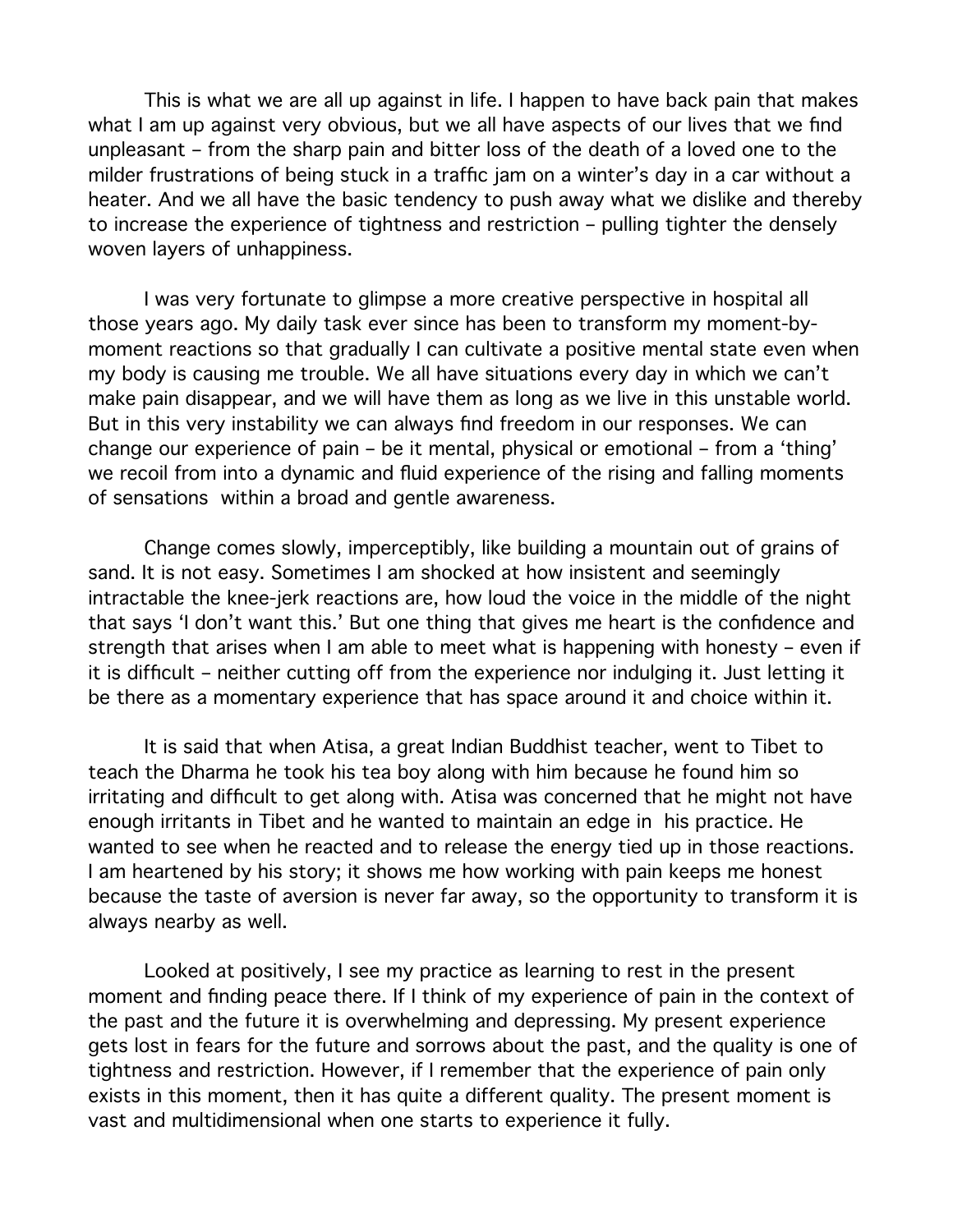Say I am sitting with a friend in the sun. Yes, there is physical discomfort, but there is also the pleasure of being with a friend, the sensation of the sun, an awareness of the environment, feelings of love. It is interesting to see this. I think we often become miserable because we have an unwillingness to engage wholeheartedly with life as it is happening now and experience its freedom and abundance no matter what our immediate circumstances. The possibility of there being a spacious, beautiful quality to life is present in all circumstances for anybody. I am sure of this.

Another way of 'using' personal suffering positively is to see it as a moment of empathy with others who are suffering. For me, this is the most tender and fascinating aspect of living with pain, and it goes to the heart of our shared humanity. When I have been able to stay with my own suffering in the moment with a light and kindly touch, I have felt that I sink through the particulars of my own condition into an empathy with that which is universal. I feel in touch with all beings that suffer and I care deeply about them. We no longer feel so separate.

In the depth of that experience lies knowledge of what it means to be human. This is an intensely beautiful experience and an antidote to pride and thinking that somehow I should be the exception to human suffering. Instead of asking 'Why me?' I ask 'Why would it not be me?' My suffering is stripped of personal drama and becomes instead a straightforward expression of being human and alive in this world.

I have noticed over the years that it is common for people to feel they have failed when they experience suffering, resistance or unhappiness. I find this interesting. I have certainly felt this myself, and it seems to have a particular effect on people who, like me, are following a spiritual path. Although it is often this very 'problem' of suffering that prompted us to follow a spiritual path in the first place, we seem to think we should have reached the goal before we have walked the path. We all too easily make the mistake of wanting, and expecting, our spiritual practice simply to erase life's difficulties. We can start to regard our spiritual practice as an 'insurance policy', a hedge against suffering. But this attitude will, in all likelihood, reinforce our delusion and even alienate us from our shared humanity.

If, however, we can learn to meet whatever we encounter with courage, dignity and honesty, then our practice can become a real, gritty training that can help us engage with all aspects of the human condition, from the tragic to the beautiful, with an open heart. I find encouragement in the words of Chan master Yumen:

'Don't say, when some day the King of Hell, Yama, pins you down, that nobody warned you. Whether you are an innocent beginner or seasoned adept, you must